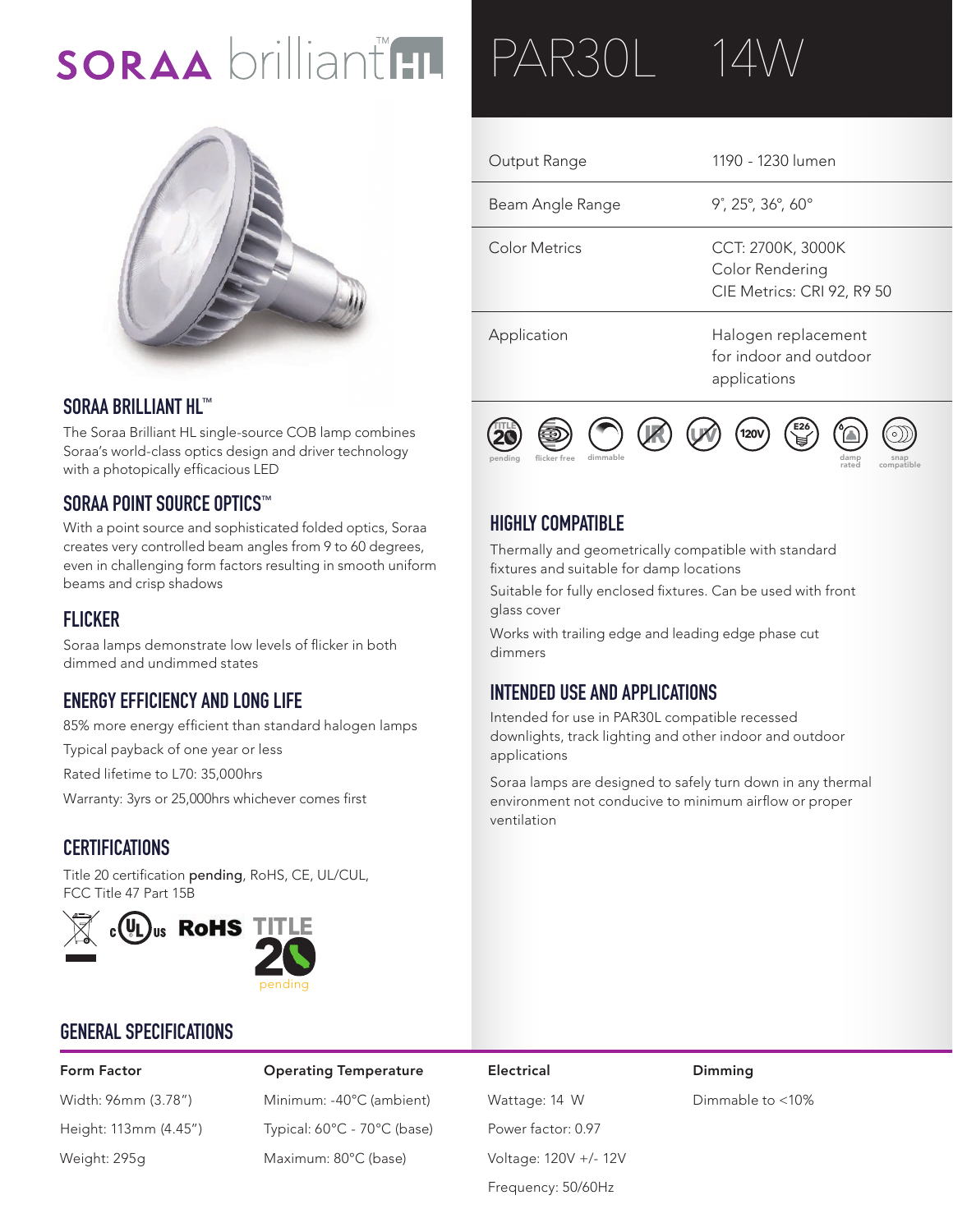## **DIMENSIONS**



### **9 DEGREE BEAM**

| Beam Dia at 50%<br>CBCP (ft) | Field Dia at 10%<br>CBCP (ft) | Foot-candles (%<br>of CBCP) |  |
|------------------------------|-------------------------------|-----------------------------|--|
| 0.5                          | 0.8                           | 8.6%                        |  |
| 0.9                          | 1.7                           | 2.5%                        |  |
| 1.4                          | 2.5                           | 1.2%                        |  |
| 1.9                          | 3.4                           | 0.7%                        |  |
| 2.4                          | 4.2                           | 0.4%                        |  |

# **25 DEGREE BEAM**

| Beam Dia at 50%<br>CBCP (ft) | Field Dia at 10%<br>CBCP (ft) | Foot-candles<br>(% of CBCP) |
|------------------------------|-------------------------------|-----------------------------|
| 1.3                          | 2.2                           | 8.6%                        |
| 2.7                          | 4.4                           | 2.5%                        |
| 4.0                          | 6.6                           | 1.2%                        |
| 5.3                          | 8.7                           | 0.7%                        |
| 6.7                          | 10.9                          | 0.4%                        |

## **36 DEGREE BEAM**

| Beam Dia at 50%<br>CBCP (ft) | Field Dia at 10%<br>CBCP (ft) | Foot-candles<br>(% of CBCP) |
|------------------------------|-------------------------------|-----------------------------|
| 1.9                          | 3.5                           | 8.6%                        |
| 3.9                          | 6.9                           | 2.5%                        |
| 5.8                          | 10.4                          | 1.2%                        |
| 7.8                          | 13.9                          | 0.7%                        |
| 9.7                          | 17.3                          | 0.4%                        |

# **60 DEGREE BEAM**

| Beam Dia at 50%<br>CBCP (ft) | Field Dia at 10%<br>CBCP (ft) | Eoot-candles<br>(% of CBCP) |
|------------------------------|-------------------------------|-----------------------------|
| 3.5                          | 6.0                           | 8.6%                        |
| 6.9                          | 12.0                          | 2.5%                        |
| 10.4                         | 18.0                          | 1.2%                        |
| 13.9                         | 24.0                          | 0.7%                        |
| 17.3                         | 30.0                          | 0.4%                        |

Note: Footcandles may be calculated by multiplying the CBCP of the desired model number by the percentage in the tables above

 $\frac{3'}{2}$ 

 $6'$ 

9'

12'

15'

 $\frac{3'}{2}$ 6'

9'

12'

15'